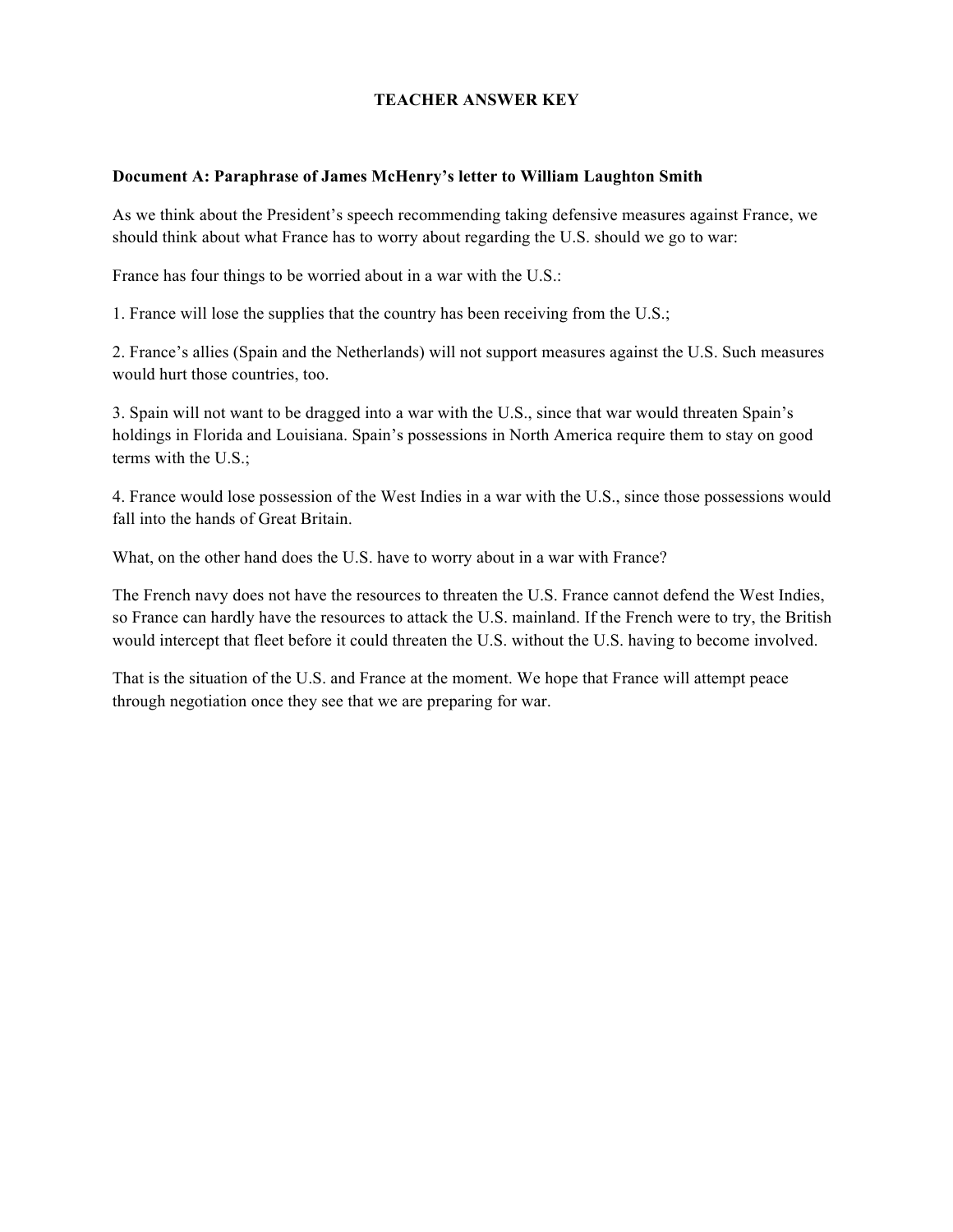## **Who is the author of this letter?**

Secretary of War James McHenry

## **When was it written?**

May 21, 1797

# **In the second paragraph, the author lists four reasons that the French will not be a strong in a war with the Americans as they might seem. See if you can find them and list them below:**

**1.** France has been receiving supplies from the U.S. If they provoke a war with the U.S., they will have to give up those supplies—something they may be reluctant to do.

**2.** France has allies in Spain and the Netherlands. Those countries derive benefits from trade with the U.S., too, and they will not support a French war against the U.S. because such a war would hurt them, too.

**3.** Spain will not want to be dragged into a war with the U.S. A war with the U.S. would threaten Spain's holdings in Florida and Louisiana. If Spain wants to maintain their possessions in North America, they need to stay on good terms with the U.S.—and as a result, they will pressure their ally France not to seek war with the U.S.

**4.** France cannot hope to maintain their possession of the West Indies if they went to war with the U.S. And they would not simply lose those islands—the British would seize them, which would be a double loss for the French. They would lose the islands and their most hated rival would take possession of them.

## **What is confusing about the letter? What else do you need to know to make sense of it?**